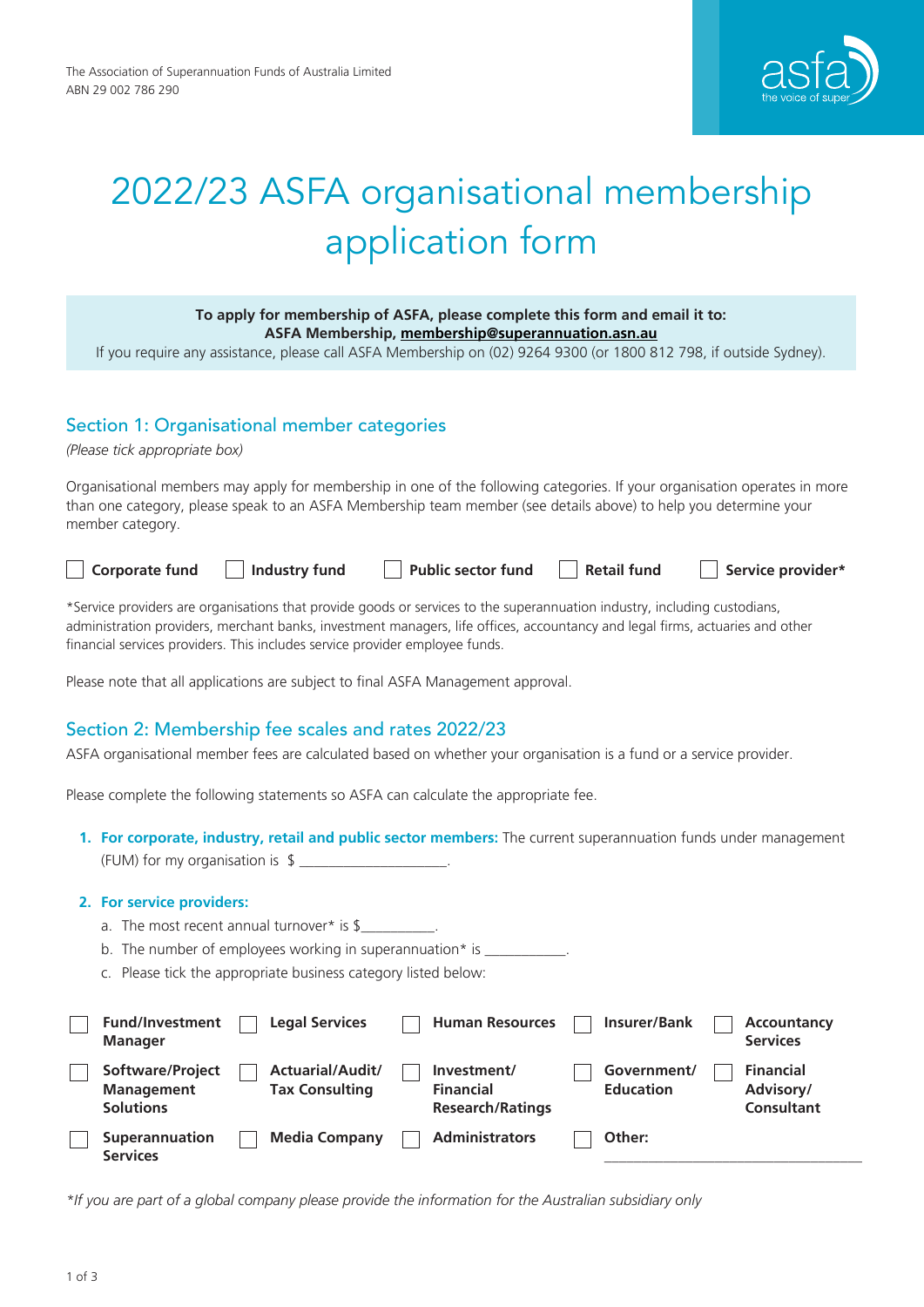## Section 3: Key contact information

**We ask all member organisations to choose a Member Liaison (ML) and a Nominated Representative (NR).** 

**The Member Liaison (ML) plays a pivotal role in helping make the most of ASFA membership, acting as the gateway to your organisation. ASFA sends many of its communications through MLs. We ask MLs to disseminate ASFA information through your internal channels to all the relevant people in your organisation. They will also be responsible for maintaining membership details and completing the annual membership renewal process.** 

**The Nominated Representative (NR) will receive information regarding the AGM and Board elections. Under the ASFA constitution the NR holds the voting rights for your organisation in elections and at general meetings, or has the right to assign a proxy.** 

**You may nominate the same person for both roles.** 

# **Please complete the following details for the ML:**

| (member's business email required for web access) |                                                                                                                |
|---------------------------------------------------|----------------------------------------------------------------------------------------------------------------|
|                                                   |                                                                                                                |
|                                                   |                                                                                                                |
|                                                   |                                                                                                                |
|                                                   |                                                                                                                |
|                                                   | Please complete the following details for the NR (if NR is the same person as the ML please write 'as above'): |
|                                                   |                                                                                                                |
|                                                   |                                                                                                                |
|                                                   |                                                                                                                |
|                                                   |                                                                                                                |
|                                                   |                                                                                                                |
|                                                   |                                                                                                                |
| (member's business email required for web access) |                                                                                                                |
|                                                   |                                                                                                                |
|                                                   |                                                                                                                |
|                                                   |                                                                                                                |
|                                                   |                                                                                                                |